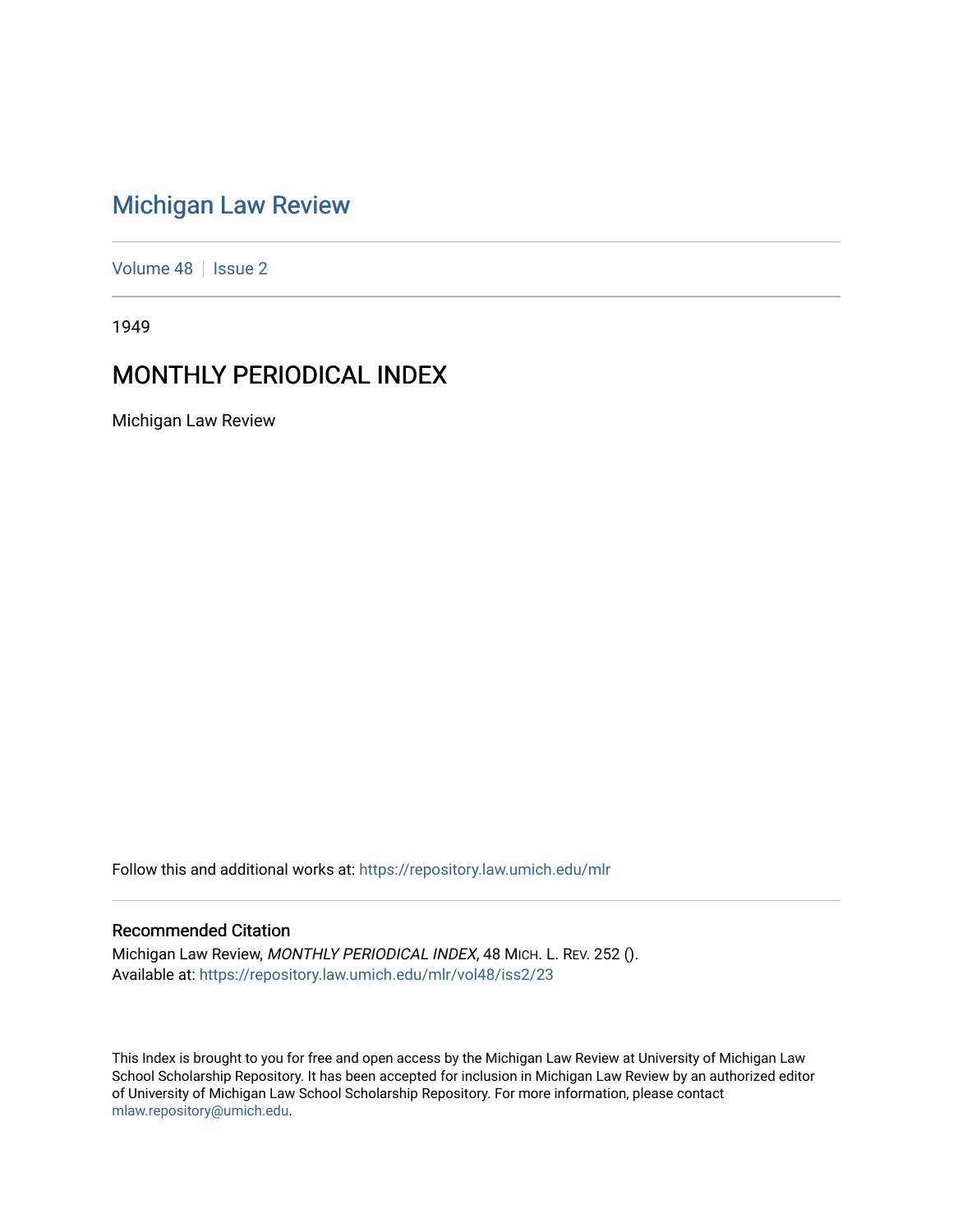# MONTHLY PERIODICAL INDEX

This department lists the *articles* and *comments* which appear in leading law reviews. The index embraces material published since the last issue of this REVIEW.

Limitation of space makes necessary the inclusion of only the longer and more important items: articles and comments. Accordingly, decision notes (except those over five pages in length), book reviews and biographical articles are excluded.

(a) indicates a leading article. Where the title of the article or comment is not selfexplanatory, an indication of its scope is added in brackets.

# ADMINISTRATIVE LAW

Administrative terminology and the Administrative Procedure Act. (a) Bernard Schwartz. 48 Mich. L. Rev. 57-79 (Nov.).

The Renegotiation Act: a study in government litigation tactics. (a) Walker Lowry. 37 Calif. L. Rev. 382-398 (Sept.).

# ADVERSE POSSESSION

The payment of taxes requirement in adverse possession statutes. 37 Calif. L. Rev. 477-492 (Sept.). ·

ANTI-TRUST LAWS

See also *Restraint* of *Trade.* 

Effect of Gardella on the treble damage suit. 44 Ill. L. Rev. 493-506 (Sept.-Oct.).

#### **ARBITRATION**

See *Labor Law.* 

#### **BANKRUPTCY**

Acquisition of property by dissolved corporations during the statutory winding up period. 58 Yale L. J. 1408-1413 (July).

Streamlined capital readjustment under section 20b of the Interstate Commerce Act. 58 Yale L. J. 1291-1324 (July).

#### COMPARATIVE LAW

See *Labor Law.* 

#### CoNSTITUTIONAL LAw

See also *Labor Law, Loyalty Program.* 

Due process and disestablishment. (a) Arthur E. Sutherland, Jr. 62 Harv. L. Rev. 1306-1344 (June).

The equal protection of the laws. (a) Joseph Tussman and Jacobus tenBroek. 37 Calif. L. Rev. 341-381 (Sept.).

#### **CONTRACTS**

Contracts-duration of indefinite employment contracts that specify period of pay. 48 Mich. L. Rev. 80-87 (Nov.).

Contracts: is it possible to contract for an exact performance? 37 Calif. L. Rev. 498- 505 (Sept.).

#### **CORPORATIONS**

See also *Bankniptcy.* 

Abuses of shareholders derivative suits: how far is California's new "Security for Expenses" Act sound regulation? (a) Henry W. Ballantine. 37 Calif. L. Rev. 399-418 (Sept.).

Corporations-shareholders' derivative suits -when demand on shareholders is a prerequisite to maintenance of suit. 48 Mich. L. Rev. 87-95 (Nov.).

#### **DAMAGES**

See *Anti-Trust Laws.* 

#### **DEFAMATION**

The community segment in defamation actions: a dissenting essay. 58 Yale L. J. 1387-1394 (July).

### **DIVORCE**

See *Taxation.* 

#### **EVIDENCE**

The trial of economic and technological issues of fact: II. (a) George H. Dession. [Part I in 58 Yale L. J. 1019]. 58 Yale L. J. 1242-1271 (July).

# FITTIBE INTERESTS

See also *Trusts.* 

Estates and future interests: common law rule against remoteness of vesting held to exist in California. 37 Calif. L. Rev. 510-519 (Sept.).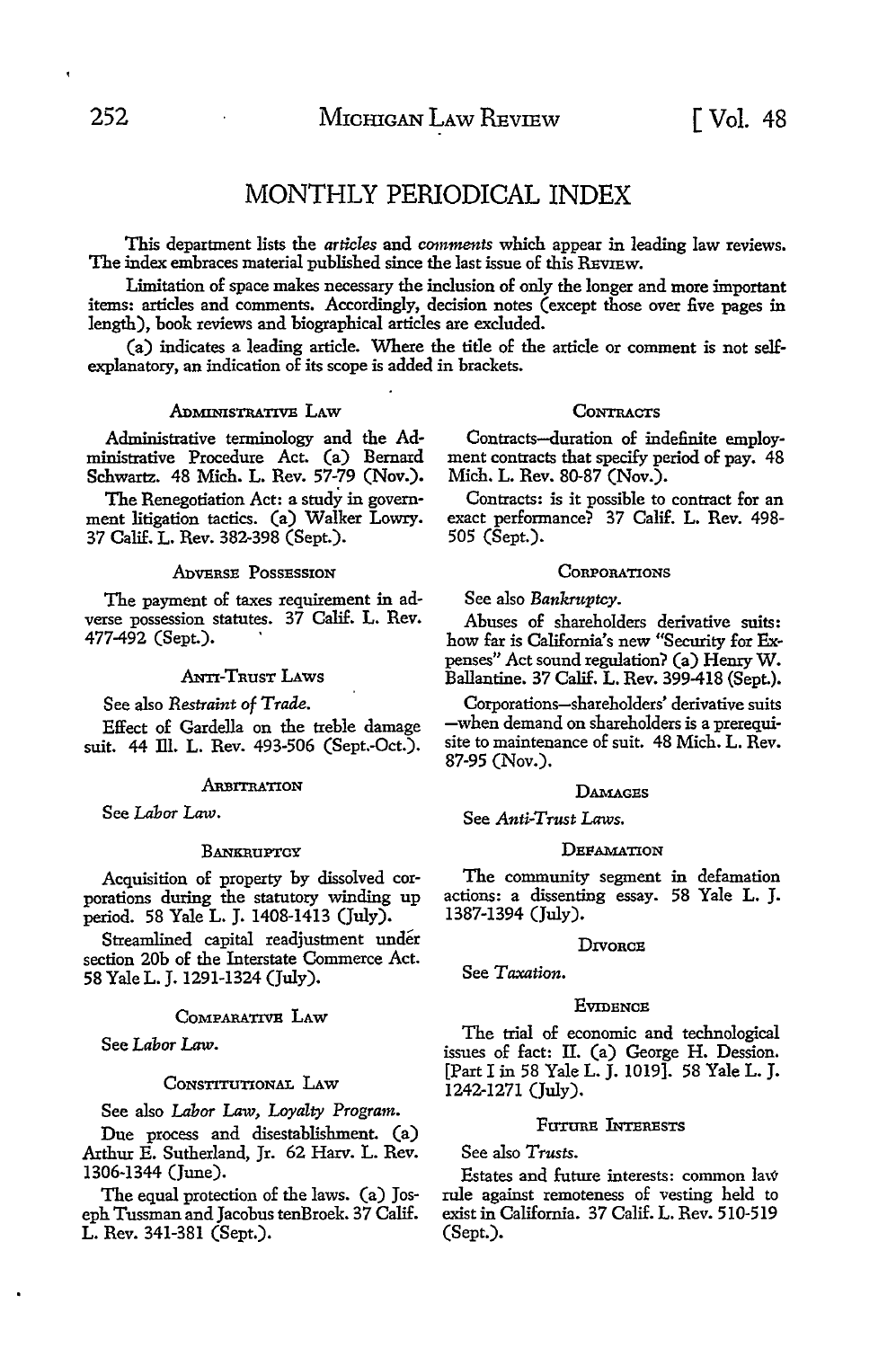Long-term options and the rule against perpetuities: III. (a) William Berg, Jr. [Parts

I and II in 37 Calif. L. Rev. 1, 235]. 37 Calif. L. Rev. 419-454 (Sept.).

# **GOVERNMENT**

See also *Loyalty Program.*  Apportionment of the House of Representatives. 58 Yale L. J. 1360-1386 (July).

#### **INFANTS**

Custody of children in California: jurisdictional requirements and conllicts. 37 Calif. L. Rev. 455-477 (Sept.).

#### **L**NSURANCE

Insurance-liability of insurer for judgment in excess of policy limits. 48 Mich. L. Rev. 95-103 (Nov.).

#### INTERNATIONAL TRADE

Export controls. 58 Yale L. J. 1325-1359 (July).

# **JURISDICTION**

See also *Infants.* 

Diversity jurisdiction for District of Columbia citizens. 44 Ill. L. Rev. 541-546 (Sept.-Oct.).

Land under exclusive federal jurisdiction: an island within a state. 58 Yale L. J. 1402- 1407 (July).

#### **JURISPRUDENCE**

Law and the social sciences-especially sociology. (a) Karl N. Llewellyn. 62 Harv. L. Rev. 1286-1305 (June).

# LABOR LAW

Constitutionality of compulsory arbitration statutes in the public utility field. 44 ID. L. Rev. 546-552 (Sept.-Oct.).

Statutory regulation of internal union affairs: I. (a) Benjamin Aaron and Michael I. Komaroff. 44 Ill. L. Rev. 425-466 (Sept.-Oct.).

The transformation of the collective agreement in Soviet Law (a) Morris L. Weisberg. 16 Univ. Chi. L. Rev. 444-481. (Spring).

#### **LEGISLATION**

See *Corporations.* 

## **LITIGATION**

See *Corporations, Practice and. Procedure.* 

# LOYALTY PROGRAM

Program for a democratic counter attack to Communist penetration of government service. (a) William J. Donovan and Mary Gardiner Jones. 58 Yale L. J. 1211-1241 (July).

#### MILITARY LAW

The proposed uniform code of military justice. 62 Harv. L. Rev. 1377-1387 (June).

# **MONOPOLY**

See *Restraint of Trade.* 

## MUNICIPAL CoRPORATIONS

See also *Zoning.* 

Municipal tort liability. (a) Allan F. Smith. 48 Mich. L. Rev. 41-56 (Nov.).

#### PRACTICE AND PROCEDURE

Deterring unjustifiable litigation by imposing substantial costs. 44 Ill. L. Rev. 507-520 (Sept.-Oct.).

#### RELIGION AND THE LAw

See *Constitutional .Law.* 

## REORGANIZATION

See *Bankruptcy.* 

# RESTRAINT OF TRADE

See also *Trade Associations.* 

The current status of the monopoly problem in the United States. (a) Edward S. Mason. 62 Harv. L. Rev. 1265-1285 (June).

## SOCIOLOGY

See *Jurispmdence.* 

# TAXATION

See also *Adverse Possession.* 

Income tax: effect of subsequent modification of alimony payments under section 22(k) of the Internal Revenue Code. 37 Calif. L. Rev. 519-525 (Sept.).